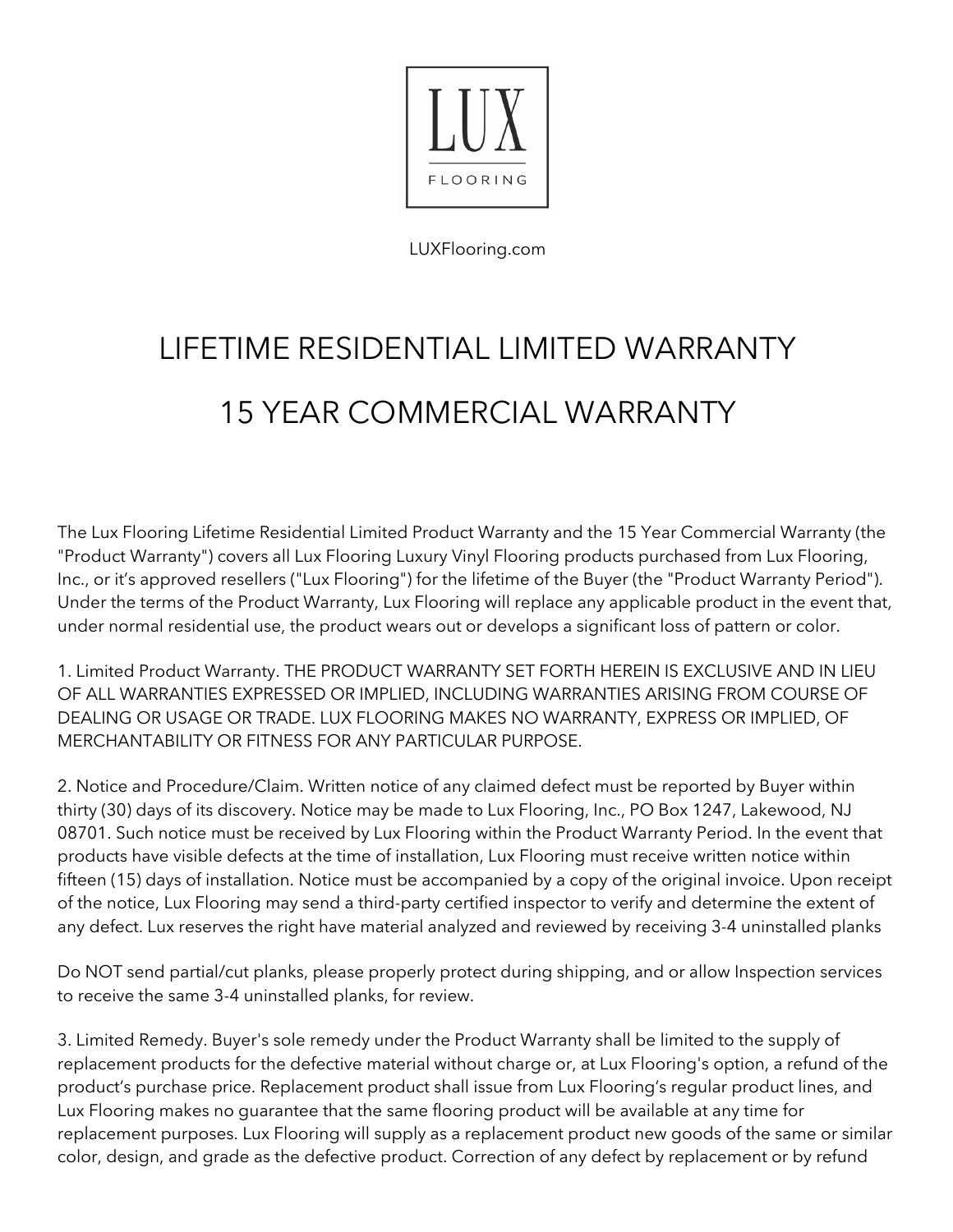shall be issued within a reasonable commercial time. Any services provided as part of this Product Warranty shall not extend or restart the Product Warranty Period. 101 Chase Avenue Suite 304 Lakewood, NJ 08701 (732) 523-4911 info@luxflooring.com luxflooring.com THE PRODUCT WARRANTY SHALL NOT APPLY TO CONSEQUENTIAL OR INCIDENTAL EXPENSES RELATED TO ANY DEFECTIVE PRODUCTS, INCLUDING BUT NOT LIMITED TO ANY EXPENSES INCURRED IN THE DISCOVERY, REMOVAL OR REINSTALLATION OF THE AFFECTED MATERIAL, SUCH AS LABOR COSTS, LOSS OF TIME, INCONVENIENCE, OR PROPERTY DAMAGE.

4. Limitation of Liability. Lux Flooring shall not be liable in contract, in tort (including negligence), or otherwise for damage, loss of property, loss of use of property, loss of profits, loss of revenue, claims by customers or agents of Buyer, or for any other special, indirect,

incidental or consequential damages whatsoever. Under no circumstances shall Lux Flooring's liability exceed the purchase price of the goods in respect of which damages are claimed.

5. Non-Transferable. The Product Warranty applies only to the Buyer and the original installation site and may not be transferred.

6. Product Suitability. Lux Flooring is not responsible for determining or guaranteeing the suitability of the goods for the uses and applications contemplated by Buyer other than as stated in the Lux Flooring Luxury Vinyl Maintenance Program (the "Maintenance Program") in the form attached hereto. Such determination shall be the sole responsibility of Buyer.

7. Exclusions. The Product Warranty does not apply to products with slight color or texture variation from factory samples or to products with visible defects at the time of installation absent proper notification under Paragraph 2 above. The Product Warranty does not apply to any scratches, discoloration or other damage caused by any of the following:

(1) Water or moisture, including but not limited to water or moisture trapped beneath the floor, whether due to improper sub-flooring, hydrostatic pressure, the presence of alkalis, or other conditions, and to water or moisture left on the floor, whether due to leaks, humidity, or other conditions.

(2) Sunlight, excessive heat, fire, smoke, or any other contact by lit or heated objects. (3) Subsidence, earthquake, or any other change in the building's foundation or level. (4) Improper cleaning, including machine scrubbers, floor buffers, steel pads, vacuum

cleaner beater bars or any techniques other than those recommended by Lux Flooring under its Maintenance Program.

(5) Improper use, including furniture and castor wheels moved or protected in a manner other than that recommended by Lux Flooring under its Maintenance Program.

(6) Chemical substances other than those recommended by Lux Flooring under its Maintenance Program, whether intentionally or negligently applied.

(7) Abnormal use, including intentional abuse or alteration by any actor, whether or not an agent of Buyer.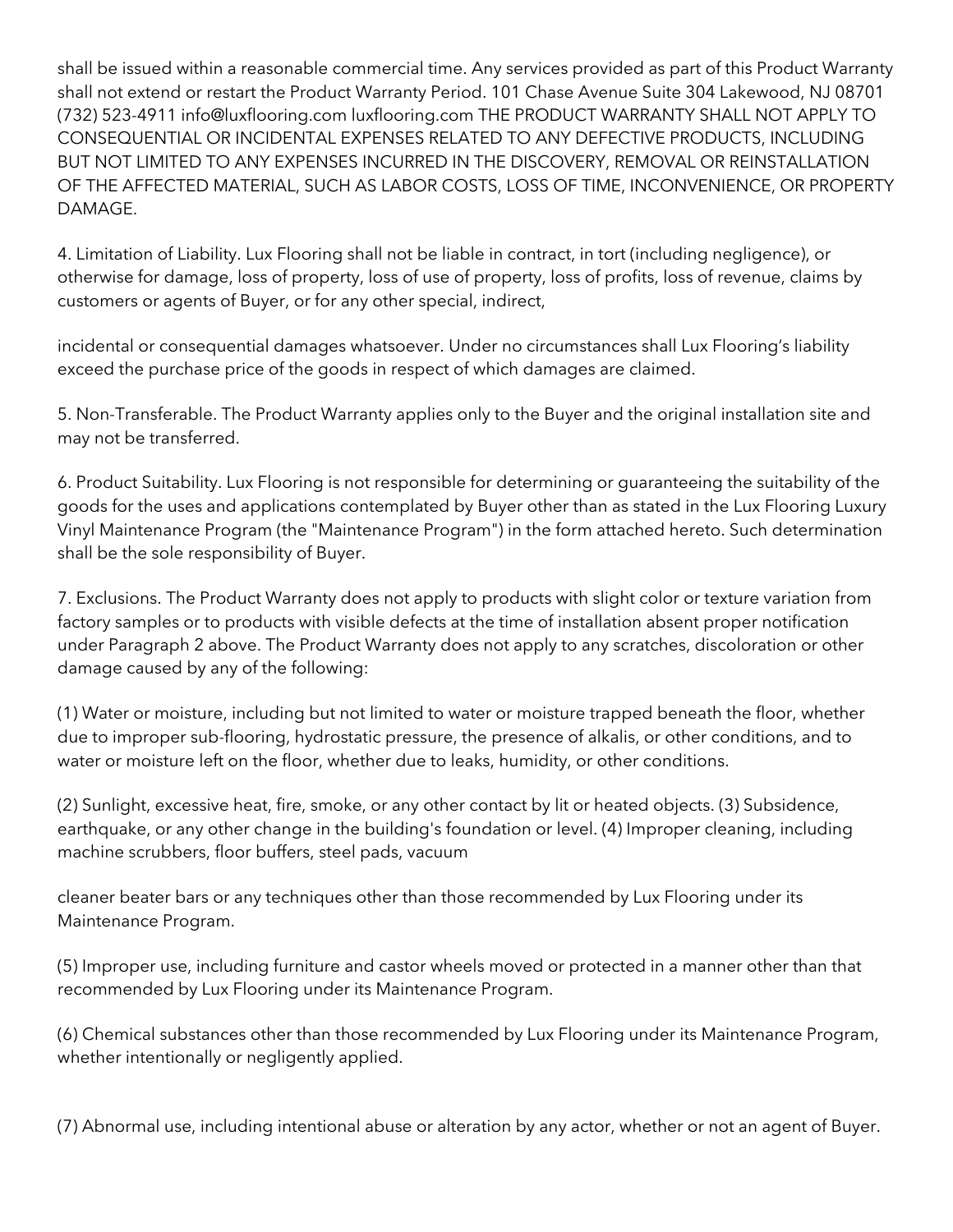(8) Cuts, tears, or punctures caused by sharp objects, including indentations caused by heavy point-loading, such as by high heels.

(9) Improper installation, including the use of any adhesive other than an adhesive recommended by Lux Flooring.

8. Applicable Law. The Product Warranty grants to Buyer specific legal rights. Buyer may have additional rights under state or federal law.

## LUX FLOORING LUXURY VINYL MAINTENANCE PROGRAM

Lux Luxury Vinyl Tile normally requires only a minimum of routine maintenance to retain its original "like new" appearance and high-performance characteristics for many years.

GENERAL CARE & PREVENTATIVE MAINTENANCE:

- 1. Dry cleaning is required to get the loose debris and dusting off the floor, once the pad is full, replace the pads until the floor is cleaned.
- 2. Wet cleaning with a Bona moisten cleaner pad (Not spray on floor). The moisten pad will clean the surface of the flooring properly. Use cleaners with PH 7 only.
- 3. Improper Floor Protection: Nylon/hard plastic glides or casters are improper and inadequate floor protection and increases the risk of damage occurring around Tables, Chairs with improper rolling loads.
- 4. Proper Floor Protection: All movable furniture legs and chair legs or corners must have proper permanent soft felt, clean floor glide protectors installed on all contact points to reduce indentation, wear, scratching and other flooring or finish damage. Nylon/Hard plastic, combination of metal/soft felt glides are not recommended due to the angle of the chair legs.
- 5. Office Chairs Residential/Commercial: Rolling seating chairs in desk areas must have a resilient flooring chair and requires a desk chair mat with a smooth backing installed over the finished floor to protect floor covering in the proper size and thickness,
- 6. Improper Floor protection includes: Plastic/Metal rolling and swivel type casters with no protection with rolling loads that will damage your surface of the flooring.
- 7. Avoid direct sunlight for extended period of times that may result in Fading, Curling, Discoloration or Thermal Expansion of the flooring, window treatments and blinds with high U-factor windows are effective ways to reduce the above concerns.
- 8. Hot surfaces such as Stoves, heaters, any fire/flame may impact the flooring finish, Permanent or discoloration may occur.
- 9. Asphalt tracking may occur, please use walk off mats in any Residential/Commercial installation with light to moderate or heavy traffic counts.
- 10. Extreme Point Loads and Rolling/Dynamic Loads: Include improper furniture moving, Heavy Wheelchairs pivoting, rolling lifts, equipment placement, ladders, high heels or any concentrated load that may leave indentations that exceed normal use.
- 11. Trades: All above work is to be substantially completed at the time of the installation.